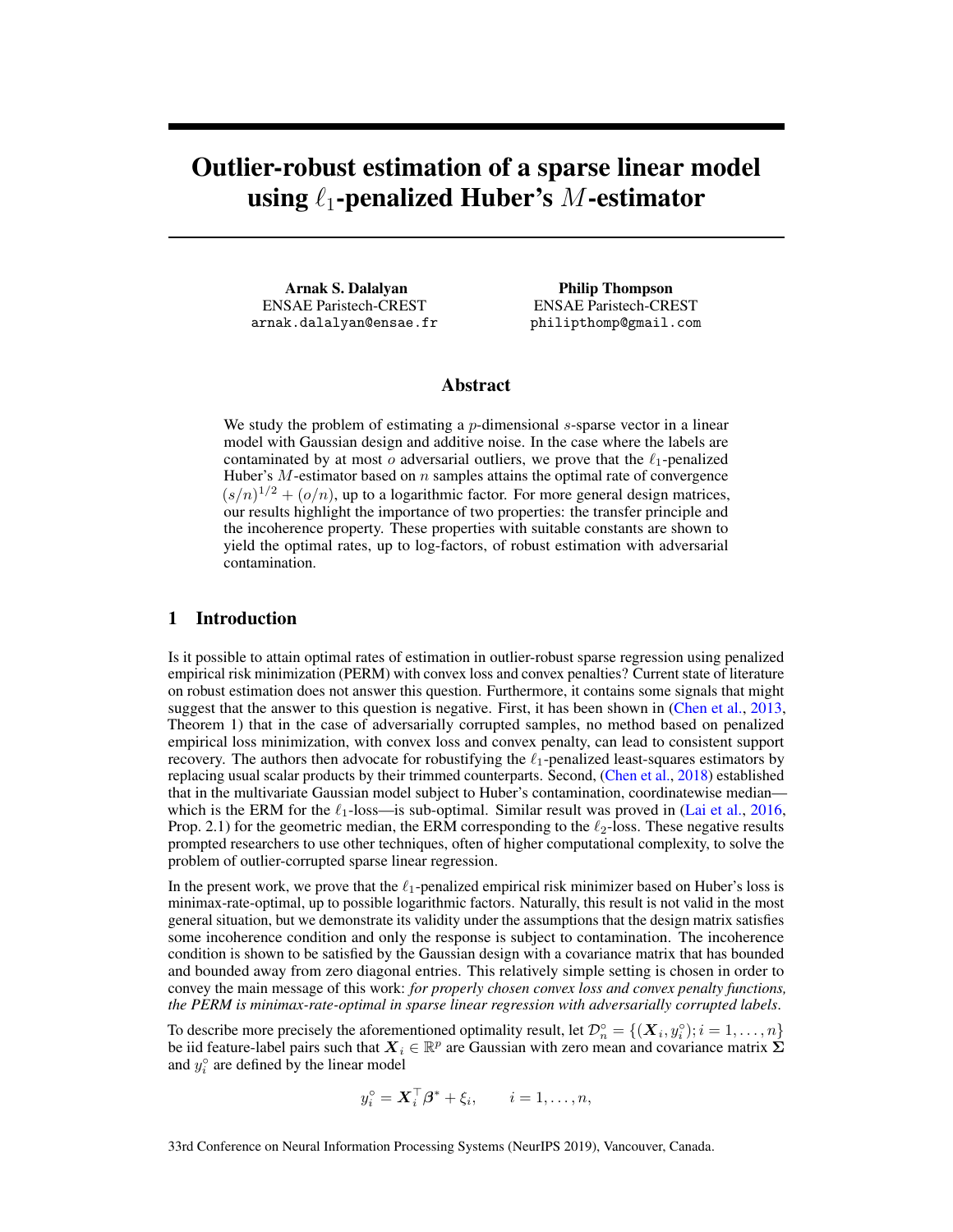where the random noise  $\xi_i$ , independent of  $\bm{X}_i$ , is Gaussian with zero mean and variance  $\sigma^2$ . Instead of observing the "clean" data  $\mathcal{D}_n^{\circ}$ , we have access to a contaminated version of it,  $\mathcal{D}_n = \{(\boldsymbol{X}_i, y_i); i = n\}$ 1, ...,  $n\}$ , in which a small number  $o \in \{1, \ldots, n\}$  of labels  $y_i^{\circ}$  are replaced by an arbitrary value. Setting  $\theta_i^* = (y_i - y_i^{\circ})/\sqrt{n}$ , and using the matrix-vector notation, the described model can be written as √

<span id="page-1-2"></span>
$$
Y = X\beta^* + \sqrt{n}\,\theta^* + \xi,\tag{1}
$$

where  $\mathbf{X} = [\boldsymbol{X}_1^\top; \dots; \boldsymbol{X}_n^\top]$  is the  $n \times p$  design matrix,  $\boldsymbol{Y} = (y_1, \dots, y_n)^\top$  is the response vector,  $\boldsymbol{\theta}^* = (\theta_1^*, \ldots, \theta_n^*)^\top$  is the contamination and  $\boldsymbol{\xi} = (\xi_1, \ldots, \xi_n)^\top$  is the noise vector. The goal is to estimate the vector  $\beta^* \in \mathbb{R}^p$ . The dimension p is assumed to be large, possibly larger than n but, for some small value  $s \in \{1, \ldots, p\}$ , the vector  $\beta^*$  is assumed to be s-sparse:  $\|\beta^*\|_0 = \text{Card}\{j : \beta^* \neq 0\}$  $0\}$   $\leq$  s. In such a setting, it is well-known that if we have access to the clean data  $\mathcal{D}_n^{\circ}$  and measure the quality of an estimator  $\hat{\beta}$  by the Mahalanobis norm<sup>[1](#page-1-0)</sup>  $\|\Sigma^{1/2}(\hat{\beta} - \beta^*)\|_2$ , the optimal rate is

<span id="page-1-3"></span>
$$
r^{\circ}(n, p, s) = \sigma \left(\frac{s \log(p/s)}{n}\right)^{1/2}.
$$

In the outlier-contaminated setting, *i.e.*, when  $\mathcal{D}_n^{\circ}$  is unavailable but one has access to  $\mathcal{D}_n$ , the minimax-optimal-rate [\(Chen et al.,](#page-8-2) [2016\)](#page-8-2) takes the form

$$
r(n, p, s, o) = \sigma \left(\frac{s \log(p/s)}{n}\right)^{1/2} + \frac{\sigma o}{n}.
$$
 (2)

The first estimators proved to attain this rate [\(Chen et al.,](#page-8-2) [2016;](#page-8-2) [Gao,](#page-9-1) [2017\)](#page-9-1) were computationally intractable<sup>[2](#page-1-1)</sup> for large  $p$ ,  $s$  and  $o$ . This motivated several authors to search for polynomial-time algorithms attaining nearly optimal rate; the most relevant results will be reviewed later in this work.

The assumption that only a small number  $\sigma$  of labels are contaminated by outliers implies that the vector  $\theta^*$  in [\(1\)](#page-1-2) is o-sparse. In order to take advantage of sparsity of both  $\beta^*$  and  $\theta^*$  while ensuring computational tractability of the resulting estimator, a natural approach studied in several papers [\(Laska et al.,](#page-9-2) [2009;](#page-9-2) [Nguyen and Tran,](#page-10-0) [2013;](#page-10-0) [Dalalyan and Chen,](#page-9-3) [2012\)](#page-9-3) is to use some version of the  $\ell_1$ -penalized ERM. This corresponds to defining

$$
\widehat{\boldsymbol{\beta}} \in \arg\min_{\boldsymbol{\beta} \in \mathbb{R}^p} \min_{\boldsymbol{\theta} \in \mathbb{R}^n} \left\{ \frac{1}{2n} \|\mathbf{Y} - \mathbf{X}^\top \boldsymbol{\beta} - \sqrt{n} \,\boldsymbol{\theta}\|_2^2 + \lambda_s \|\boldsymbol{\beta}\|_1 + \lambda_o \|\boldsymbol{\theta}\|_1 \right\},\tag{3}
$$

where  $\lambda_s, \lambda_o > 0$  are tuning parameters. This estimator is very attractive from a computational perspective, since it can be seen as the Lasso for the augmented design matrix  $\mathbf{M} = [\mathbf{X}, \sqrt{n}\,\mathbf{I}_n],$ where  $I_n$  is the  $n \times n$  identity matrix. To date, the best known rate for this type of estimator is

<span id="page-1-6"></span><span id="page-1-5"></span><span id="page-1-4"></span>
$$
\sigma \left(\frac{s\log p}{n}\right)^{1/2} + \sigma \left(\frac{o}{n}\right)^{1/2},\tag{4}
$$

obtained in [\(Nguyen and Tran,](#page-10-0) [2013\)](#page-10-0) under some restrictions on  $(n, p, s, o)$ . A quick comparison of [\(2\)](#page-1-3) and [\(4\)](#page-1-4) shows that the latter is sub-optimal. Indeed, the ratio of the two rates may be as large as  $(n/o)^{1/2}$ . The main goal of the present paper is to show that this sub-optimality is not an intrinsic property of the estimator [\(3\)](#page-1-5), but rather an artefact of previous proof techniques. By using a refined argument, we prove that  $\hat{\beta}$  defined by [\(3\)](#page-1-5) does attain the optimal rate under very mild assumptions.

In the sequel, we refer to  $\hat{\beta}$  as  $\ell_1$ -penalized Huber's M-estimator. The rationale for this term is that the minimization with respect to  $\hat{\theta}$  in [\(3\)](#page-1-5) can be done explicitly. It yields [\(Donoho and Montanari,](#page-9-4) [2016,](#page-9-4) Section 6)

$$
\widehat{\boldsymbol{\beta}} \in \arg\min_{\boldsymbol{\beta} \in \mathbb{R}^p} \left\{ \lambda_o^2 \sum_{i=1}^n \Phi\left(\frac{y_i - \boldsymbol{X}_i^\top \boldsymbol{\beta}}{\lambda_o \sqrt{n}}\right) + \lambda_s \|\boldsymbol{\beta}\|_1 \right\},\tag{5}
$$

where  $\Phi : \mathbb{R} \to \mathbb{R}$  is Huber's function defined by  $\Phi(u) = (1/2)u^2 \wedge (|u| - 1/2)$ .

To prove the rate-optimality of the estimator  $\hat{\beta}$ , we first establish a risk bound for a general design matrix X not necessarily formed by Gaussian vectors. This is done in the next section. Then, in Section [3,](#page-4-0) we state and discuss the result showing that all the necessary conditions are satisfied for the Gaussian design. Relevant prior work is presented in Section [4,](#page-5-0) while Section [5](#page-6-0) discusses potential extensions. Section [7](#page-7-0) provides a summary of our results and an outlook on future work. The proofs are deferred to the supplementary material.

<span id="page-1-0"></span><sup>&</sup>lt;sup>1</sup>In the sequel, we use notation  $\|\beta\|_q = \left(\sum_j |\beta_j|^q\right)^{1/q}$  for any vector  $\beta \in \mathbb{R}^p$  and any  $q \ge 1$ .

<span id="page-1-1"></span><sup>&</sup>lt;sup>2</sup>In the sense that there is no algorithm computing these estimators in time polynomial in  $(n, p, s, o)$ .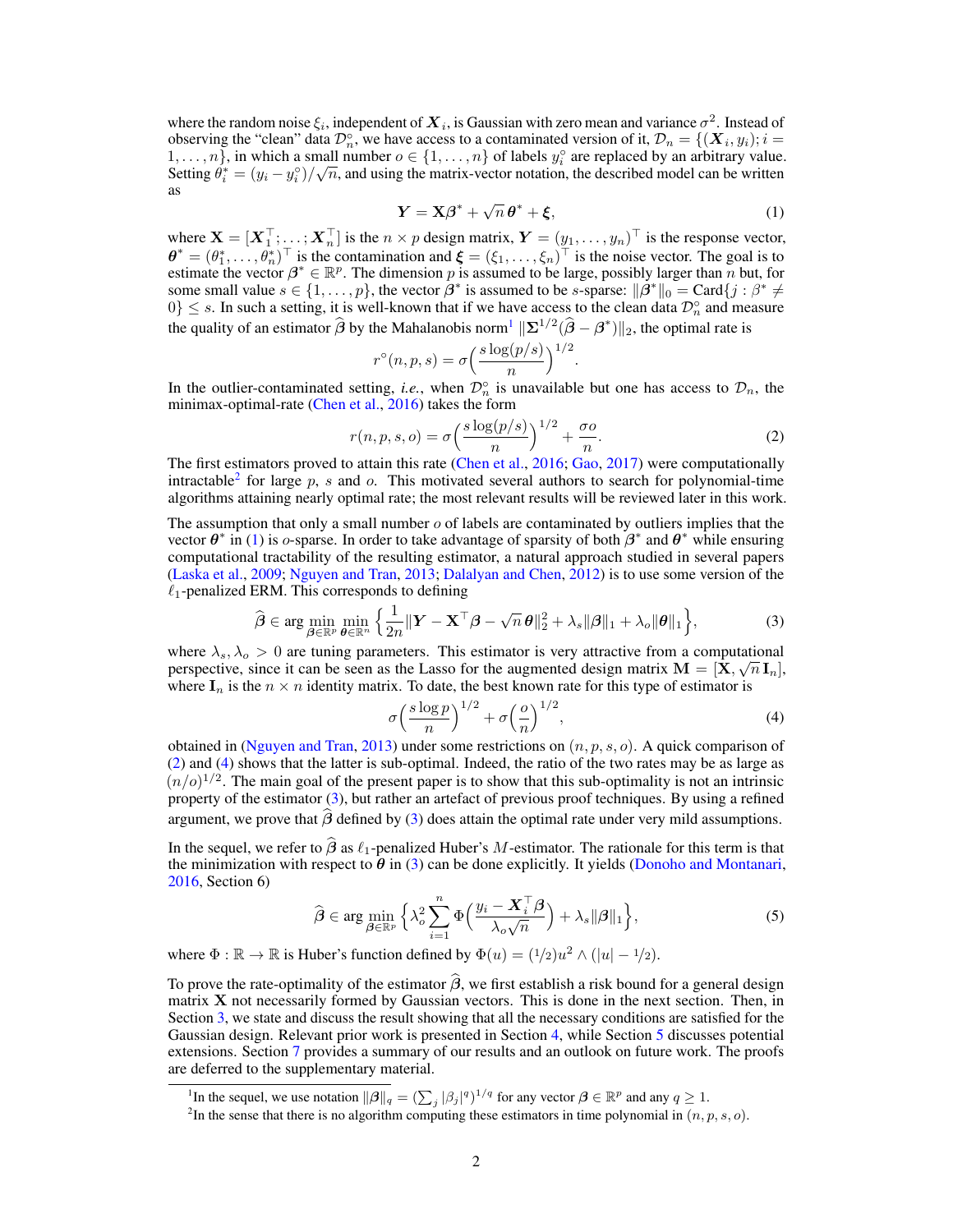### 2 Risk bound for the  $\ell_1$ -penalized Huber's M-estimator

This section is devoted to bringing forward sufficient conditions on the design matrix that allow for rate-optimal risk bounds for the estimator  $\hat{\beta}$  defined by [\(3\)](#page-1-5) or, equivalently, by [\(5\)](#page-1-6). There are two qualitative conditions that can be easily seen to be necessary: we call them restricted invertibility and incoherence. Indeed, even when there is no contamination, *i.e.*, the number of outliers is known to be  $o = 0$ , the matrix **X** has to satisfy a restricted invertibility condition (such as restricted isometry, restricted eigenvalue or compatibility) in order that the Lasso estimator [\(3\)](#page-1-5) does achieve the optimal rate  $\sigma \sqrt{(s/n) \log(p/s)}$ . On the other hand, in the case where  $n = p$  and  $X = \sqrt{n} I_n$ , even in the extremely favorable situation where the noise  $\xi$  is zero, the only identifiable vector is  $\beta^* + \theta^*$ . Therefore, it is impossible to consistently estimate  $\beta^*$  when the design matrix **X** is aligned with the identity matrix  $I_n$  or close to be so.

The next definition formalizes what we call restricted invertibility and incoherence by introducing three notions: the transfer principle, the incoherence property and the augmented transfer principle. We will show that these notions play a key role in robust estimation by  $\ell_1$ -penalized least squares.

**Definition 1.** Let  $\mathbf{Z} \in \mathbb{R}^{n \times p}$  be a (random) matrix and  $\mathbf{\Sigma} \in \mathbb{R}^{p \times p}$ . We use notation  $\mathbf{Z}^{(n)} = \mathbf{Z}/\sqrt{n}$ .

(i) *We say that* **Z** *satisfies the transfer principle with*  $a_1 \in (0, 1)$  *and*  $a_2 \in (0, \infty)$ *, denoted by*  $\mathrm{TP}_{\Sigma}(\mathsf{a}_1; \mathsf{a}_2)$ *, if for all*  $v \in \mathbb{R}^p$ *,* 

<span id="page-2-1"></span><span id="page-2-0"></span>
$$
\|\mathbf{Z}^{(n)}\mathbf{v}\|_2 \ge \mathsf{a}_1 \|\mathbf{\Sigma}^{1/2}\mathbf{v}\|_2 - \mathsf{a}_2 \|\mathbf{v}\|_1. \tag{6}
$$

(ii) *We say that* **Z** *satisfies the incoherence property*  $IP_{\Sigma}(\mathbf{b}_1; \mathbf{b}_2; \mathbf{b}_3)$  *for some positive numbers*  $\mathbf{b}_1$ ,  $\mathbf{b}_2$  *and*  $\mathbf{b}_3$ *, if for all*  $[\boldsymbol{v}; \boldsymbol{u}] \in \mathbb{R}^{p+n}$ *,* 

$$
|\mathbf{u}^\top \mathbf{Z}^{(n)} \mathbf{v}| \leq \mathbf{b}_1 \big\| \mathbf{\Sigma}^{1/2} \mathbf{v} \big\|_2 \|\mathbf{u}\|_2 + \mathbf{b}_2 \|\mathbf{v}\|_1 \|\mathbf{u}\|_2 + \mathbf{b}_3 \big\| \mathbf{\Sigma}^{1/2} \mathbf{v} \big\|_2 \|\mathbf{u}\|_1.
$$

(iii) *We say that* **Z** *satisfies the augmented transfer principle*  $ATP_{\Sigma}(c_1;c_2;c_3)$  *for some positive*  $numbers$   $c_1$ ,  $c_2$  *and*  $c_3$ , *if for all*  $[v; u] \in \mathbb{R}^{p+n}$ ,

$$
\|\mathbf{Z}^{(n)}\mathbf{v}+\mathbf{u}\|_2 \geq c_1\big\|\big[\mathbf{\Sigma}^{1/2}\mathbf{v};\mathbf{u}\big]\big\|_2 - c_2\|\mathbf{v}\|_1 - c_3\|\mathbf{u}\|_1.
$$
 (7)

Note that the transfer principle was already well-known to be important in sparse estimation; a more general formulation of it can be found in [\(Juditsky and Nemirovski,](#page-9-5) [2011,](#page-9-5) Eq. 37). Note also that these three properties are inter-related and related to extreme singular values of the matrix  $\mathbf{Z}^{(n)}$ .

- (P1) If Z satisfies  $ATP_{\Sigma}(c_1; c_2; c_3)$  then it also satisfies  $TP_{\Sigma}(c_1; c_2)$ .
- (P2) If Z satisfies  $TP_{\Sigma}(a_1; a_2)$  and  $IP_{\Sigma}(b_1; b_2; b_3)$  then it also satisfies  $ATP_{\Sigma}(c_1; c_2; c_3)$  with  $c_1^2 = a_1^2 - b_1 - \alpha^2$ ,  $c_2 = a_2 + 2b_2/\alpha$  and  $c_3 = 2b_3/\alpha$  for any positive  $\alpha < \sqrt{a_1^2 - b_1}$ .
- (P3) If Z satisfies IP<sub>Σ</sub>(b<sub>1</sub>; b<sub>2</sub>; b<sub>3</sub>), then it also satisfies IP<sub>Σ</sub>(0; b<sub>2</sub>; b<sub>1</sub> + b<sub>3</sub>)
- (P4) Any matrix Z satisfies  $TP_I(s_p(\mathbf{Z}^{(n)}); 0)$ , and  $IP_I(s_1(\mathbf{Z}^{(n)}); 0; 0)$ , where  $s_p(\mathbf{Z}^{(n)})$  and  $s_1(\mathbf{Z}^{(n)})$ are, respectively, the *p*-th largest and the largest singular values of  $\mathbf{Z}^{(n)}$ .

Claim (P1) is true, since if we choose  $u = 0$  in [\(7\)](#page-2-0) we obtain [\(6\)](#page-2-1). Claim (P2) coincides with Lemma 7, proved in the supplement. (P3) is a direct consequence of the inequality  $||u||_2 \le ||u||_1$ , valid for any vector  $u$ . (P4) is a well-known characterization of the smallest and the largest singular values of a matrix. We will show later on that a Gaussian matrix satisfies with high probability all these conditions with constants  $a_1$  and  $c_1$  independent of  $(n, p)$  and  $a_2$ ,  $b_2$ ,  $b_3$ ,  $c_2$ ,  $c_3$  of order  $n^{-1/2}$ , up to logarithmic factors.

To state the main theorem of this section, we consider the simplified setting in which  $\lambda_s = \lambda_o = \lambda$ . Remind that in practice it is always recommended to normalize the columns of the matrix  $X$  so that Remind that in practice it is always recommended to normalize the columns of the matrix  $\bm{X}$  so that their Euclidean norm is of the order  $\sqrt{n}$ . The more precise version of the next result with better constants is provided in the supplement (see Proposition 1). We recall that a matrix  $\Sigma$  is said to satisfy the restricted eigenvalue condition  $RE(s, c_0)$  with some constant  $\varkappa > 0$ , if  $\|\Sigma^{1/2}v\|_2 \geq \varkappa \|v_J\|_2$  for any vector  $\mathbf{v} \in \mathbb{R}^p$  and any set  $J \subset \{1, \ldots, p\}$  such that  $\text{Card}(J) \leq s$  and  $\|\mathbf{v}_{Jc}\|_1 \leq \overline{c_0}\|\mathbf{v}_{J}\|_1$ .

<span id="page-2-2"></span>**Theorem 1.** Let  $\Sigma$  *satisfy the* RE(s, 5) *condition with constant*  $\varkappa > 0$ . Let  $b_1$ ,  $b_2$ ,  $b_3$ ,  $c_1$ ,  $c_2$ ,  $c_3$ *be some positive real numbers such that* **X** *satisfies the*  $IP_{\Sigma}(0;b_2;b_3)$  *and the*  $ATP_{\Sigma}(c_1;c_2;c_3)$ *.*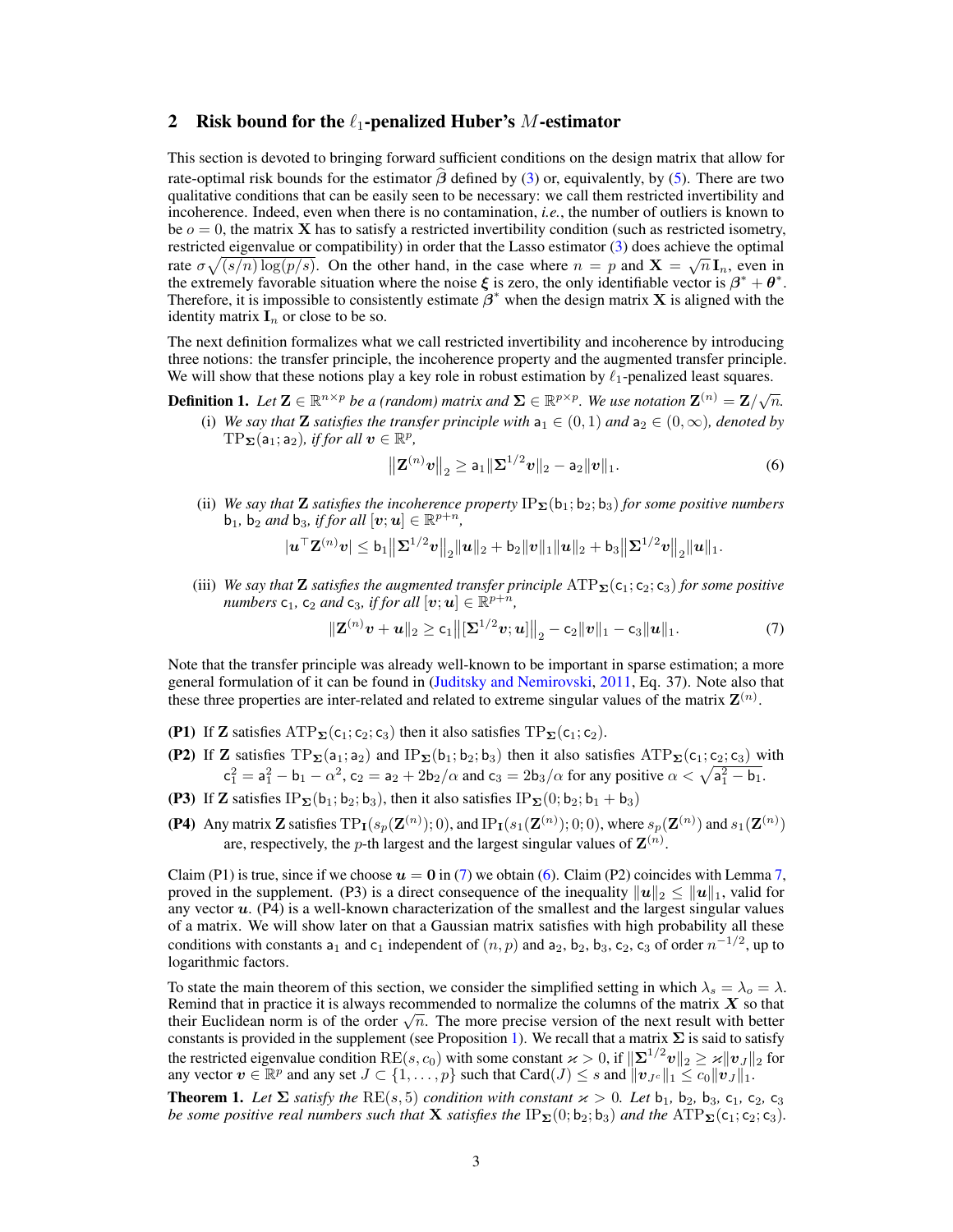*Assume that for some*  $\delta \in (0, 1)$ *, the tuning parameter*  $\lambda$  *satisfies* 

$$
\lambda \sqrt{n} \ge \sqrt{8 \log(n/\delta)} \bigvee \big(\max_{j=1,\dots,p} \|\mathbf{X}_{\bullet,j}^{(n)}\|_2\big) \sqrt{8 \log(p/\delta)}.
$$

*If the sparsity* s *and the number of outliers* o *satisfy the condition*

<span id="page-3-4"></span><span id="page-3-0"></span>
$$
\frac{s}{\varkappa^2} + o \le \frac{c_1^2}{400 (c_2 \vee c_3 \vee 5b_2/c_1)^2},\tag{8}
$$

*then, with probability at least*  $1 - 2\delta$ *, we have* 

$$
\|\Sigma^{1/2}(\hat{\boldsymbol{\beta}} - \boldsymbol{\beta}^*)\|_2 \le \frac{24\lambda}{c_1^2} \Big(\frac{2c_2}{c_1} \bigvee \frac{b_3}{c_1^2}\Big) \Big(\frac{s}{\varkappa^2} + 7o\Big) + \frac{5\lambda\sqrt{s}}{6c_1^2\varkappa}.
$$
 (9)

Theorem [1](#page-2-2) is somewhat hard to parse. At this stage, let us simply mention that in the case of a Gaussian design considered in the next section,  $c_1$  is of order 1 while  $b_2, b_3, c_2, c_3$  are of order  $n^{-1/2}$ , up to a factor logarithmic in p, n and  $1/\delta$ . Here  $\delta$  is an upper bound on the probability that the Gaussian matrix X does not satisfy either IP<sub>Σ</sub> or ATP<sub>Σ</sub>. Since Theorem [1](#page-2-2) allows us to choose  $\lambda$ of the order  $\sqrt{\log((p + n)/\delta)/n}$ , we infer from [\(9\)](#page-3-0) that the error of estimating  $\beta^*$ , measured in Euclidean norm, is of order  $\frac{s}{n\kappa^2} + \frac{o}{n} + (\frac{s}{n\kappa^2})^{1/2} = O(\frac{o}{n} + (\frac{s}{n\kappa^2})^{1/2})$ , under the assumption that  $\left(\frac{s}{n\kappa^2}+\frac{o}{n}\right) \log(np/\delta)$  is smaller than a universal constant.

To complete this section, we present a sketch of the proof of Theorem [1.](#page-2-2) In order to convey the main ideas without diving too much into technical details, we assume  $\Sigma = I_p$ . This means that the RE condition is satisfied with  $\varkappa = 1$  for any s and  $c_0$ . From the fact that the ATP<sub>Σ</sub> holds for **X**, we infer that  $[X\sqrt{n} I_n]$  satisfies the  $RE(s + 0.5)$  condition with the constant  $c_1/2$ . Using the well-known risk bounds for the Lasso estimator [\(Bickel et al.,](#page-8-3) [2009\)](#page-8-3), we get

$$
\|\widehat{\boldsymbol{\beta}} - \boldsymbol{\beta}^*\|_2^2 + \|\widehat{\boldsymbol{\theta}} - \boldsymbol{\theta}^*\|_2^2 \le C\lambda^2(s + o) \quad \text{and} \quad \|\widehat{\boldsymbol{\beta}} - \boldsymbol{\beta}^*\|_1 + \|\widehat{\boldsymbol{\theta}} - \boldsymbol{\theta}^*\|_1 \le C\lambda(s + o). \tag{10}
$$

Note that these are the risk bounds established in<sup>[3](#page-3-1)</sup> [\(Candès and Randall,](#page-8-4) [2008;](#page-8-4) [Dalalyan and Chen,](#page-9-3) [2012;](#page-9-3) [Nguyen and Tran,](#page-10-0) [2013\)](#page-10-0). These bounds are most likely unimprovable as long as the estimation of  $\theta^*$  is of interest. However, if we focus only on the estimation error of  $\beta^*$ , considering  $\theta^*$  as a nuisance parameter, the following argument leads to a sharper risk bound. First, we note that

$$
\widehat{\boldsymbol{\beta}} \in \arg \min_{\boldsymbol{\beta} \in \mathbb{R}^p} \Big\{ \frac{1}{2n} \|\boldsymbol{Y} - \mathbf{X}\boldsymbol{\beta} - \sqrt{n}\,\widehat{\boldsymbol{\theta}}\|^2_2 + \lambda \|\boldsymbol{\beta}\|_1 \Big\}.
$$

The KKT conditions of this convex optimization problem take the following form

<span id="page-3-3"></span>
$$
1/n\mathbf{X}^{\top}(\mathbf{Y}-\mathbf{X}\widehat{\boldsymbol{\beta}}-\sqrt{n}\,\widehat{\boldsymbol{\theta}})\in\lambda\cdot\mathrm{sgn}(\widehat{\boldsymbol{\beta}}),
$$

where sgn( $\hat{\beta}$ ) is the subset of  $\mathbb{R}^p$  containing all the vectors w such that  $w_j\hat{\beta}_j = |\hat{\beta}_j|$  and  $|w_j| \leq 1$ for every  $j \in \{1, \ldots, p\}$ . Multiplying the last displayed equation from left by  $\beta^* - \widehat{\beta}$ , we get

$$
1/n(\boldsymbol{\beta}^* - \widehat{\boldsymbol{\beta}})^{\top} \mathbf{X}^{\top} (\mathbf{Y} - \mathbf{X}\widehat{\boldsymbol{\beta}} - \sqrt{n}\,\widehat{\boldsymbol{\theta}}) \leq \lambda \big( \|\boldsymbol{\beta}^*\|_1 - \|\widehat{\boldsymbol{\beta}}\|_1 \big).
$$

Recall now that  $Y = X\beta^* + \sqrt{n}\theta^* + \xi$  and set  $v = \beta^* - \hat{\beta}$  and  $u = \theta^* - \hat{\theta}$ . We arrive at

$$
1/n \|\mathbf{X}\boldsymbol{v}\|_2^2 = 1/n\boldsymbol{v}^\top\mathbf{X}^\top\mathbf{X}\boldsymbol{v} \leq -\boldsymbol{v}^\top(\mathbf{X}^{(n)})^\top\boldsymbol{u} - 1/n\boldsymbol{v}^\top\mathbf{X}^\top\boldsymbol{\xi} + \lambda(\|\boldsymbol{\beta}^*\|_1 - \|\widehat{\boldsymbol{\beta}}\|_1).
$$

On the one hand, the duality inequality and the lower bound on  $\lambda$  imply that  $|v^{\top}X^{\top}\xi| \leq$  $||v||_1 ||\mathbf{X}^\top \boldsymbol{\xi}||_{\infty} \le n\lambda ||v||_1/2$ . On the other hand, well-known arguments yield  $||\boldsymbol{\beta}^*||_1 - ||\widehat{\boldsymbol{\beta}}||_1 \le 2||v_S||_1 - ||v||_1$ . Therefore, we have

<span id="page-3-5"></span><span id="page-3-2"></span>
$$
1/n \|\mathbf{X}\mathbf{v}\|_2^2 \le |\mathbf{v}^\top (\mathbf{X}^{(n)})^\top \mathbf{u}| + \lambda/2 \big( 4 \|\mathbf{v}_S\|_1 - \|\mathbf{v}\|_1 \big). \tag{11}
$$

Since X satisfies the ATP<sub>I</sub>(c<sub>1</sub>, c<sub>2</sub>, c<sub>3</sub>) that implies the TP<sub>I</sub>(c<sub>1</sub>, c<sub>2</sub>), we get  $c_1^2 ||v||_2^2 \leq \frac{2}{n} ||Xv||_2^2 +$  $2c_2^2 ||v||_1^2$ . Combining with [\(11\)](#page-3-2), this yields

$$
c_1^2 \|\mathbf{v}\|_2^2 \leq 2 |\mathbf{v}^\top (\mathbf{X}^{(n)})^\top \mathbf{u}| + \lambda (4 \|\mathbf{v}_S\|_1 - \|\mathbf{v}\|_1) + 2c_2^2 \|\mathbf{v}\|_1^2
$$
  
\n
$$
\leq 2b_3 \|\mathbf{v}\|_2 \|\mathbf{u}\|_1 + 2b_2 \|\mathbf{v}\|_1 \|\mathbf{u}\|_2 + \lambda (4 \|\mathbf{v}_S\|_1 - \|\mathbf{v}\|_1) + 2c_2^2 \|\mathbf{v}\|_1^2
$$
  
\n
$$
\leq \frac{c_1^2}{2} \|\mathbf{v}\|_2^2 + \frac{2b_3^2}{c_1^2} \|\mathbf{u}\|_1^2 + \|\mathbf{v}\|_1 (2b_2 \|\mathbf{u}\|_2 - \lambda) + 4\lambda \|\mathbf{v}_S\|_1 + 2c_2^2 \|\mathbf{v}\|_1^2.
$$
 (12)

<span id="page-3-1"></span><sup>&</sup>lt;sup>3</sup> the first two references deal with the small dimensional case only, that is where  $s = p \ll n$ .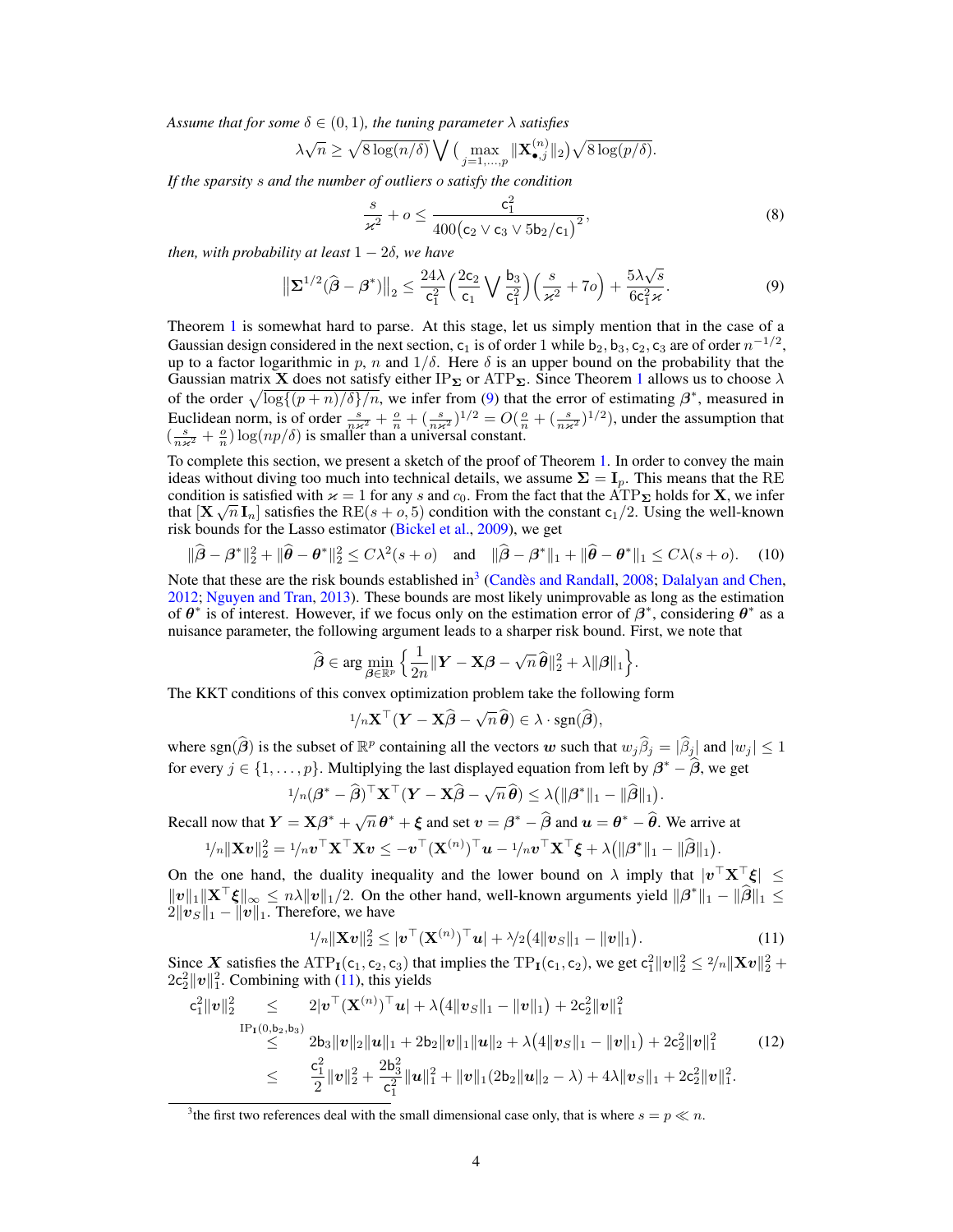Using the first inequality in [\(10\)](#page-3-3) and condition [\(8\)](#page-3-4), we upper bound  $(2b_2||u||_2 - \lambda)$  by 0. To upper bound the second last term, we use the Cauchy-Schwarz inequality:  $4\lambda \|v_S\|_1 \le 4\lambda\sqrt{s} \|v\|_2 \le$  $(4/c_1)^2 \lambda^2 s + (c_1/2)^2 ||v||_2^2$ . Combining all these bounds and rearranging the terms, we arrive at

$$
(c_1^2/4)\|\boldsymbol{v}\|_2^2 \leq 2\{(b_3/c_1) \vee c_2\}^2 (\|\boldsymbol{u}\|_1 + \|\boldsymbol{v}\|_1)^2 + (4/c_1)^2\lambda^2 s.
$$

Taking the square root of both sides and using the second inequality in [\(10\)](#page-3-3), we obtain an inequality of the same type as [\(9\)](#page-3-0) but with slightly larger constants. As a concluding remark for this sketch of proof, let us note that if instead of using the last arguments, we replace all the error terms appearing in  $(12)$  by their upper bounds provided by  $(10)$ , we do not get the optimal rate.

## <span id="page-4-0"></span>3 The case of Gaussian design

Our main result, Theorem [1,](#page-2-2) shows that if the design matrix satisfies the transfer principle and the incoherence property with suitable constants, then the  $\ell_1$ -penalized Huber's M-estimator achieves the optimal rate under adversarial contamination. As a concrete example of a design matrix for which the aforementioned conditions are satisfied, we consider the case of correlated Gaussian design. As opposed to most of prior work on robust estimation for linear regression with Gaussian design, we allow the covariance matrix to have a non degenerate null space. We will simply assume that the n rows of the matrix **X** are independently drawn from the Gaussian distribution  $\mathcal{N}_p(\mathbf{0}, \boldsymbol{\Sigma})$  with a covariance matrix  $\Sigma$  satisfying the RE(s, 5) condition. We will also assume in this section that all the diagonal entries of  $\Sigma$  are equal to 1:  $\Sigma_{jj} = 1$ . The more formal statements of the results, provided in the supplementary material, do not require this condition.

<span id="page-4-1"></span>**Theorem 2.** Let  $\delta \in (0,1/7)$  be a tolerance level and  $n \geq 100$ . For every positive semi-definite *matrix*  $\Sigma$  *with all the diagonal entries bounded by one, with probability at least*  $1 - 2\delta$ *, the matrix*  $X$ *satisfies the*  $TP_{\Sigma}(a_1, a_2)$ *, the*  $IP_{\Sigma}(b_1, b_2, b_3)$  *and the*  $ATP_{\Sigma}(c_1, c_2, c_3)$  *with constants* 

$$
a_1 = 1 - \frac{4.3 + \sqrt{2 \log(9/\delta)}}{\sqrt{n}}, \qquad a_2 = b_2 = 1.2\sqrt{\frac{2 \log p}{n}}
$$
  
\n
$$
b_1 = \frac{4.8\sqrt{2} + \sqrt{2 \log(81/\delta)}}{\sqrt{n}}, \qquad b_3 = 1.2\sqrt{\frac{2 \log n}{n}},
$$
  
\n
$$
c_1 = \frac{3}{4} - \frac{17.5 + 9.6\sqrt{2 \log(2/\delta)}}{\sqrt{n}}, \qquad c_2 = 3.6\sqrt{\frac{2 \log p}{n}}, \qquad c_3 = 2.4\sqrt{\frac{2 \log n}{n}}.
$$

The proof of this result is provided in the supplementary material. It relies on by now standard tools such as Gordon's comparison inequality, Gaussian concentration inequality and the peeling argument. Note that the TP<sub>Σ</sub> and related results have been obtained in [Raskutti et al.](#page-10-1) [\(2010\)](#page-10-1); [Oliveira](#page-10-2) [\(2016\)](#page-10-2); [Rudelson and Zhou](#page-10-3) [\(2013\)](#page-10-3). The IP<sub>Σ</sub> is basically a combination of a high probability version of Chevet's inequality [\(Vershynin,](#page-10-4) [2018,](#page-10-4) Exercises 8.7.3-4) and the peeling argument. A property similar to the ATP $_{\Sigma}$  for Gaussian matrices with non degenerate covariance was established in [\(Nguyen and](#page-10-0) [Tran,](#page-10-0) [2013,](#page-10-0) Lemma 1) under further restrictions on  $n, p, s, o$ .

<span id="page-4-3"></span>**Theorem 3.** *There exist universal positive constants*  $d_1$ ,  $d_2$ ,  $d_3$  *such that if* 

<span id="page-4-2"></span>
$$
\frac{s\log p}{\varkappa^2} + o\log n \le \mathsf{d}_1 n \qquad \text{and} \qquad 1/7 \ge \delta \ge 2e^{-\mathsf{d}_2 n}
$$

*then, with probability at least*  $1 - 4\delta$ ,  $\ell_1$ -penalized Huber's M-estimator with  $\lambda_s^2 n = 9\sigma^2 \log(p/\delta)$ and  $\lambda_o^2 n = 8\sigma^2 \log(n/\delta)$  *satisfies* 

$$
\left\|\mathbf{\Sigma}^{1/2}(\widehat{\boldsymbol{\beta}}-\boldsymbol{\beta}^*)\right\|_2 \leq \mathsf{d}_3 \sigma \left\{ \left(\frac{s \log(p/\delta)}{n \varkappa^2}\right)^{1/2} + \frac{o \log(n/\delta)}{n} \right\}.
$$
 (13)

Even though the constants appearing in Theorem [2](#page-4-1) are reasonably small and smaller than in the analogous results in prior work, the constants  $d_1$ ,  $d_2$  and  $d_3$  are large, too large for being of any practical relevance. Finally, let us note that if  $s$  and  $o$  are known, it is very likely that following the techniques developed in [\(Bellec et al.,](#page-8-5) [2018,](#page-8-5) Theorem 4.2), one can replace the terms  $\log(p/\delta)$  and  $\log(n/\delta)$  in [\(13\)](#page-4-2) by  $\log(p/s\delta)$  and  $\log(n/\delta)$ , respectively.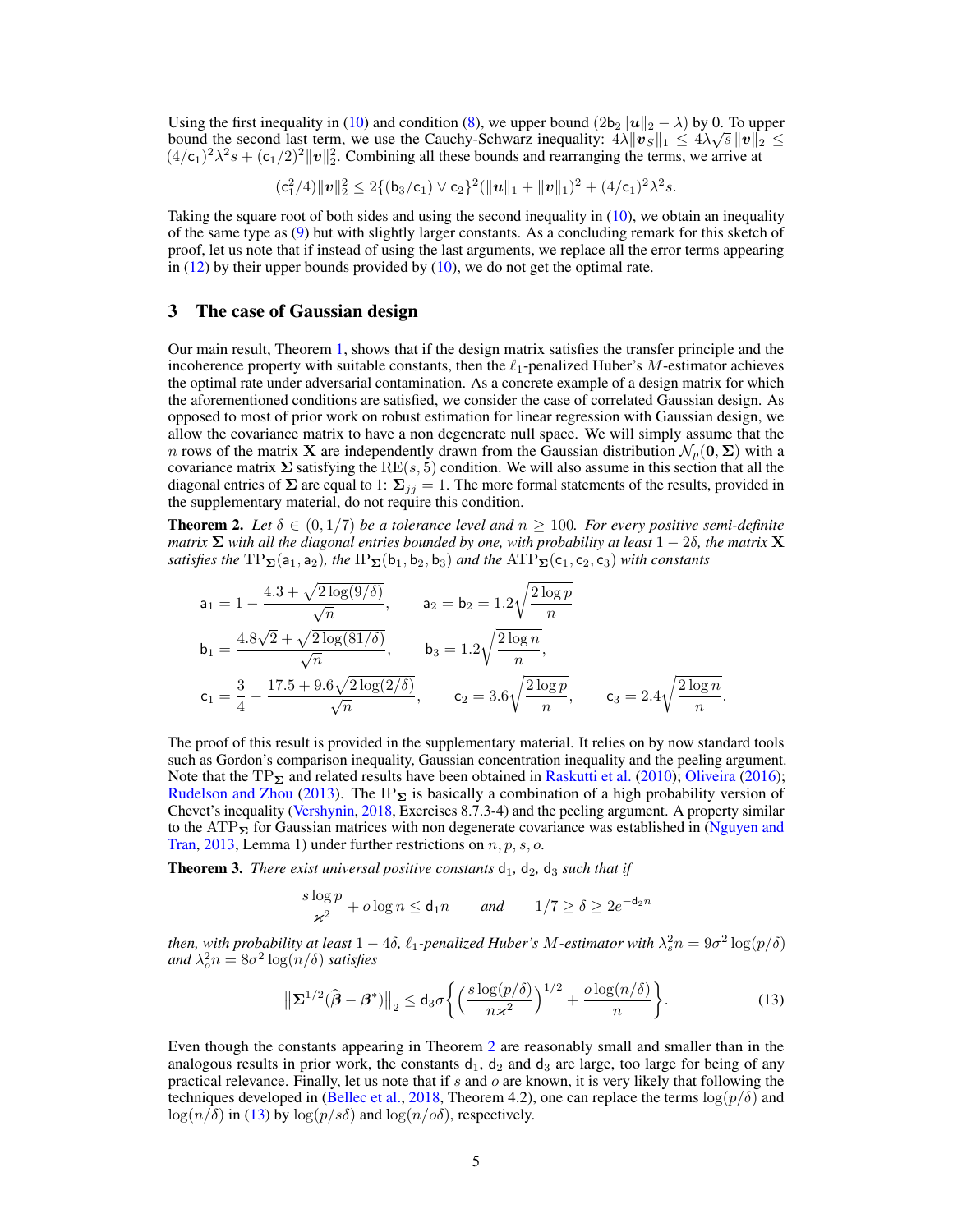Comparing Theorem [3](#page-4-3) with [\(Nguyen and Tran,](#page-10-0) [2013,](#page-10-0) Theorem 1), we see that our rate improvement is not only in terms of its dependence on the proportion of outliers,  $o/n$ , but also in terms of the condition number  $\varkappa$ , which is now completely decoupled from  $\omega$  in the risk bound.

While our main focus is on the high dimensional situation in which p can be larger than n, it also applies to the case of small dimensional dense vectors, *i.e.*, when  $s = p$  is significantly smaller than  $n$ . One of the applications of such a setting is the problem of stylized communication considered, for instance, in [\(Candès and Randall,](#page-8-4) [2008\)](#page-8-4). The problem is to transmit a signal  $\beta^* \in \mathbb{R}^p$  to a remote receiver. What the receiver gets is a linearly transformed codeword  $X\beta^*$  corrupted by small noise and malicious errors. While all the entries of the received codeword are affected by noise, only a fraction of them is corrupted by malicious errors, corresponding to outliers. The receiver has access to the corrupted version of  $X\beta^*$  as well as to the encoding matrix X. Theorem 3.1 from [\(Candès and](#page-8-4) [Randall,](#page-8-4) [2008\)](#page-8-4) establishes that the Dantzig selector [\(Candès and Tao,](#page-8-6) [2007\)](#page-8-6), for a properly chosen tuning parameter proportional to the noise level, achieves the (sub-optimal) rate  $\sigma^2(s+o)/n$ , up to a logarithmic factor. A similar result, with a noise-level-free version of the Dantzig selector, was proved in [\(Dalalyan and Chen,](#page-9-3) [2012\)](#page-9-3). Our Theorem [3](#page-4-3) implies that the error of the  $\ell_1$ -penalized Huber's estimator goes to zero at the faster rate  $\sigma^2 \{ (s/n) + (o/n)^2 \}$ . Finally, one can deduce from Theorem [3](#page-4-3) that as soon as the number of outliers satisfies  $o = o(\sqrt{sn/x^2})$ , the rate of convergence remains the same as in the outlier-free setting.

#### <span id="page-5-0"></span>4 Prior work

As attested by early references such as [\(Tukey,](#page-10-5) [1960\)](#page-10-5), robust estimation has a long history. A remarkable—by now classic—result by [Huber](#page-9-6) [\(1964\)](#page-9-6) shows that among all the shift invariant Mestimators of a location parameter, the one that minimizes the asymptotic variance corresponds to the loss function  $\phi(x) = 1/2\{x^2 \wedge (2x - 1)\}\.$  This result was proved in the case when the reference distribution is univariate Gaussian. Apart from some exceptions, such as [\(Yatracos,](#page-10-6) [1985\)](#page-10-6), during several decades the literature on robust estimation was mainly exploring the notions of breakdown point, influence function, asymptotic efficiency, etc., see for instance [\(Donoho and Gasko,](#page-9-7) [1992;](#page-9-7) [Hampel et al.,](#page-9-8) [2005;](#page-9-8) [Huber and Ronchetti,](#page-9-9) [2009\)](#page-9-9) and the recent survey [\(Yu and Yao,](#page-10-7) [2017\)](#page-10-7). A more recent trend in statistics is to focus on finite sample risk bounds that are minimax-rate-optimal when the sample size n, the dimension p of the unknown parameter and the number o of outliers tend jointly to infinity [\(Chen et al.,](#page-8-1) [2018,](#page-8-1) [2016;](#page-8-2) [Gao,](#page-9-1) [2017\)](#page-9-1).

In the problem of estimating the mean of a multivariate Gaussian distribution, it was shown that the optimal rate of the estimation error measured in Euclidean norm scales as  $(p/n)^{1/2} + (o/n)$ . Similar results were established for the problem of robust linear regression as well. However, the estimator that was shown to achieve this rate under fairly general conditions on the design is based on minimizing regression depths, which is a hard computational problem. Several alternative robust estimators with polynomial complexity were proposed [\(Diakonikolas et al.,](#page-9-10) [2016;](#page-9-10) [Lai et al.,](#page-9-0) [2016;](#page-9-0) [Cheng et al.,](#page-8-7) [2019;](#page-8-7) [Collier and Dalalyan,](#page-9-11) [2017;](#page-9-11) [Diakonikolas et al.,](#page-9-12) [2018\)](#page-9-12).

Many recent papers studied robust linear regression. [\(Karmalkar and Price,](#page-9-13) [2018\)](#page-9-13) considered  $\ell_1$ constrained minimization of the  $\ell_1$ -norm of residuals and found a sharp threshold on the proportion of outliers determining whether the error of estimation tends to zero or not, when the noise level goes to zero. From a methodological point of view,  $\ell_1$ -penalized Huber's estimator has been considered in [\(Sardy et al.,](#page-10-8) [2001;](#page-10-8) [She and Owen,](#page-10-9) [2011;](#page-10-9) [Lee et al.,](#page-10-10) [2012\)](#page-10-10). These papers contain also comprehensive empirical evaluation and proposals for data-driven choice of tuning parameters. Robust sparse regression with an emphasis on contaminated design was investigated in [\(Chen et al.,](#page-8-0) [2013;](#page-8-0) [Balakrishnan et al.,](#page-8-8) [2017;](#page-8-8) [Diakonikolas et al.,](#page-9-14) [2019;](#page-9-14) [Liu et al.,](#page-10-11) [2018,](#page-10-11) [2019\)](#page-10-12). Iterative and adaptive hard thresholding approaches were considered in [\(Bhatia et al.,](#page-8-9) [2015,](#page-8-9) [2017;](#page-8-10) [Suggala et al.,](#page-10-13) [2019\)](#page-10-13). Methods based on penalizing the vector of outliers were studied by [Li](#page-10-14) [\(2013\)](#page-10-14); [Foygel and](#page-9-15) [Mackey](#page-9-15) [\(2014\)](#page-9-15); [Adcock et al.](#page-8-11) [\(2018\)](#page-8-11), who adopted a more signal-processing point of view in which the noise vector is known to have a small  $\ell_2$  norm and nothing else is known about it. We should stress that our proof techniques share many common features with those in [\(Foygel and Mackey,](#page-9-15) [2014\)](#page-9-15).

The problem of robust estimation of graphical models, closely related to the present work, was addressed in [\(Balmand and Dalalyan,](#page-8-12) [2015;](#page-8-12) [Katiyar et al.,](#page-9-16) [2019;](#page-9-16) [Liu et al.,](#page-10-12) [2019\)](#page-10-12). Quite surprisingly,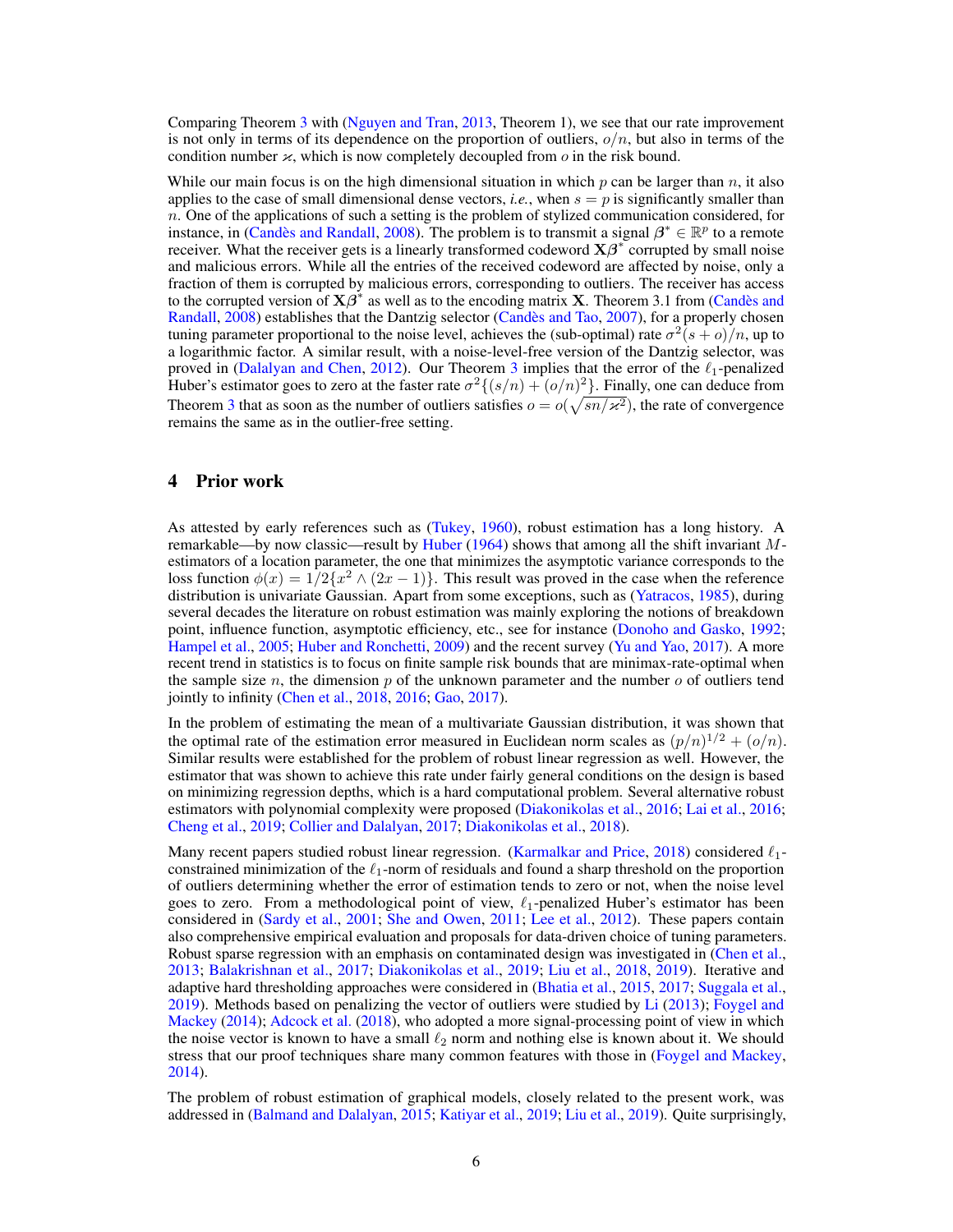at least to us, the minimax rate of robust estimation of the precision matrix in Frobenius norm is not known yet.

#### <span id="page-6-0"></span>5 Extensions

The results presented in previous sections pave the way for some future investigations, that are discussed below. None of these extensions is carried out in this work, they are listed here as possible avenues for future research.

Contaminated design In addition to labels, the features also might be corrupted by outliers. This is the case, for instance, in Gaussian graphical models. Formally, this means that instead of observing the clean data  $\{(\boldsymbol{X}_i^{\circ}, y_i^{\circ}); i = 1, \ldots, n\}$  satisfying  $y_i^{\circ} = (\boldsymbol{X}_i^{\circ})^{\top} \beta^* + \xi_i$ , we observe  $\{(\boldsymbol{X}_i, y_i); i = 1, \ldots, n\}$  such that  $(\boldsymbol{X}_i, y_i) = (\boldsymbol{X}_i^{\circ}, y_i^{\circ})$  for all i except for a fraction of outliers  $i \in \mathcal{O}$ . In such a setting, we can set  $\theta_i^* = (y_i - \overline{X}_i^T \beta^* - \xi_i)/\sqrt{n}$  and recover exactly the same model as in  $(1)$ .

The important difference as compared to the setting investigated in previous section is that it is not reasonable anymore to assume that the feature vectors  $\{ \boldsymbol{X}_i : i \in O \}$  are iid Gaussian. In the adversarial setting, they may even be correlated with the noise vector  $\xi$ . It is then natural to remove all the observations for which  $\max_j |X_{ij}| > \sqrt{2 \log np/\delta}$  and to assume, that the  $\ell_1$ -penalized Huber estimator is applied to data for which  $\max_{ij}|\bm{X}_{ij}|\leq \sqrt{2\log np/\delta}.$  This implies that  $\lambda$  can be chosen of the order of<sup>[4](#page-6-1)</sup>  $\sigma \tilde{O}(n^{-1/2} + (o/n))$ , which is an upper bound on  $||\boldsymbol{X}^\top \boldsymbol{\xi}||_{\infty}/n$ .

In addition, TP<sub>Σ</sub> is clearly satisfied since it is satisfied for the submatrix  $X_{\mathcal{O}^c}$  and  $||Xv||_2 \ge$  $\|\mathbf{X}_{O}e\mathbf{v}\|_2$  $\|\mathbf{X}_{O}e\mathbf{v}\|_2$ . As for the IP<sub>Σ</sub>, we know from Theorem 2 that  $\mathbf{X}_{O}e$  satisfies IP<sub>Σ</sub> with constants b<sub>1</sub>, b<sub>2</sub>,  $\mathbf{b}_3$  of order  $\tilde{O}(n^{-1/2})$ . On the other hand,

$$
|\boldsymbol{u}_O^{\top} \mathbf{X}_O \boldsymbol{v}| \leq \|\mathbf{X}\|_{\infty} \|\boldsymbol{u}_O\|_1 \|\boldsymbol{v}\|_1 \leq \sqrt{2o\log(np/\delta)} \|\boldsymbol{u}_O\|_2 \|\boldsymbol{v}\|_1.
$$

This implies that **X** satisfies IP<sub>**Σ**</sub> with  $b_1 = \tilde{O}(n^{-1/2})$ ,  $b_2 = \tilde{O}((o/n)^{1/2})$  and  $b_3 = \tilde{O}(n^{-1/2})$ . Applying Theorem [1,](#page-2-2) we obtain that if  $(so + o^2) \log(np) \leq cn$  for a sufficiently small constant  $c > 0$ , then with high probability

$$
\|\Sigma^{1/2}(\widehat{\boldsymbol{\beta}}-\boldsymbol{\beta}^*)\|_2 = \sigma \widetilde{O}\bigg\{\sqrt{\frac{s}{n}} + \frac{o\sqrt{s}}{n} + \sqrt{\frac{o}{n}}\Big(\frac{1}{\sqrt{n}} + \frac{o}{n}\Big)(s+o)\bigg\} = \sigma O\bigg\{\sqrt{\frac{s}{n}} + \frac{\sqrt{o^3}}{n}\bigg\}.
$$

This rate of convergence appear to be slower than those obtained by methods tailored to deal with corruption in design, see [\(Liu et al.,](#page-10-11) [2018,](#page-10-11) [2019\)](#page-10-12) and the references therein. Using more careful analysis, this rate might be improvable. On the positive side, unlike many of its competitors, the estimator  $\beta$  has the advantage of being independent of the covariance matrix  $\Sigma$  and on the sparsity s. Furthermore, the upper bound does not depend, even logarithmically, on  $\|\beta^*\|_2$ . Finally, if  $o^3 \leq sn$ , our bound yields the minimax-optimal rate. To the best of our knowledge, none of the previously studied robust estimators has such a property.

Sub-Gaussian design The proof of Theorem [2](#page-4-1) makes use of some results, such as Gordon-Sudakov-Fernique or Gaussian concentration inequality, which are specific to the Gaussian distribution. A natural question is whether the rate  $\sigma\left\{\left(\frac{s\log(p/s)}{n}\right)\right\}$  $\frac{n(n/2)}{n}$ <sup>1/2</sup> +  $\frac{a}{n}$  can be obtained for more general design distributions. In the case of a sub-Gaussian design with the scale- parameter 1, it should be possible to adapt the methodology developed in this work to show that the  $TP_{\Sigma}$  and the IP<sub> $\Sigma$ </sub> are satisfied with high-probability. Indeed, for proving the  $IP_{\Sigma}$ , it is possible to replace Gordon's comparison inequality by Talagrand's sub-Gaussian comparison inequality [\(Vershynin,](#page-10-4) [2018,](#page-10-4) Cor. 8.6.2). The Gaussian concentration inequality can be replaced by generic chaining.

Heavier tailed noise distributions For simplicity, we assumed in the paper that the random variables  $\xi_i$  are drawn from a Gaussian distribution. As usual for the Lasso analysis, all the results extend to the case of sub-Gaussian noise, see [\(Koltchinskii,](#page-9-17) [2011\)](#page-9-17). Indeed, we only need to control tail probabilities of the random variable  $\|\mathbf{X}^\top \boldsymbol{\xi}\|_{\infty}$  and  $\|\boldsymbol{\xi}\|_{\infty}$ , which can be done using standard tools.

<span id="page-6-1"></span><sup>&</sup>lt;sup>4</sup>We use notation  $a_n = \tilde{O}(b_n)$  as a shorthand for  $a_n \leq C b_n \log^c n$  for some  $C, c > 0$  and for every n.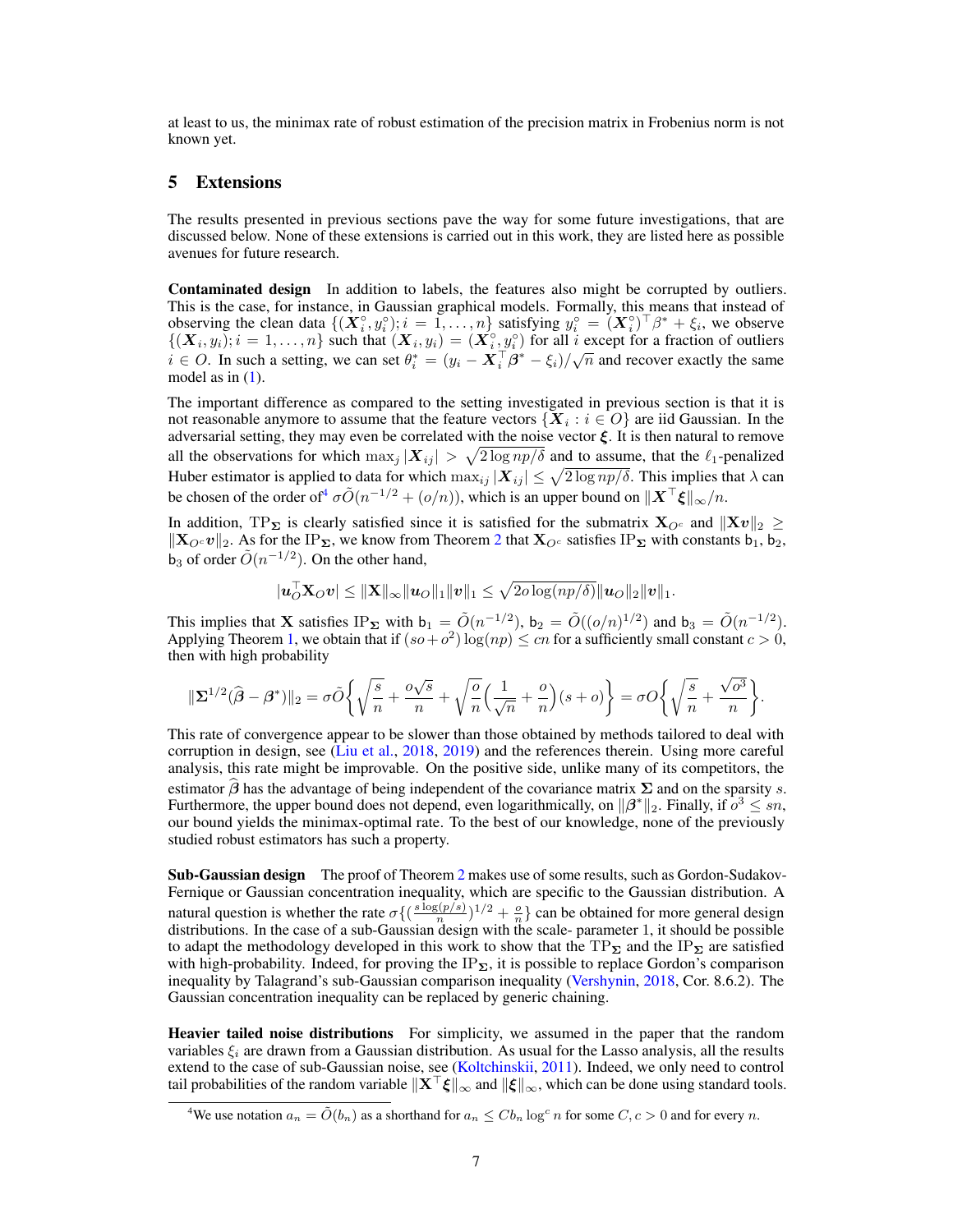We believe that it is possible to extend our results beyond sub-Gaussian noise, by assuming some type of heavy-tailed distributions. The rationale behind this is that any random variable  $\xi$  can be written (in many different ways) as a sum of a sub-Gaussian variable  $ξ$ <sup>noise</sup> and a "sparse" variable  $\xi^{\text{out}}$ . By "sparse" we mean that  $\xi^{\text{out}}$  takes the value 0 with high probability. The most naive way for getting such a decomposition is to set  $\xi^{\text{noise}} = \xi \mathbb{1}(|\xi| < \tau)$  and  $\xi^{\text{out}} = \xi \mathbb{1}(|\xi| \ge \tau)$ . The random noise terms  $\xi_i^{\text{out}}$  can be merged with  $\theta_i$  and considered as outliers. We hope that this approach can establish a connection between two types of robustness: robustness to outliers considered in this work and robustness to heavy tails considered in many recent papers [\(Devroye et al.,](#page-9-18) [2016;](#page-9-18) [Catoni,](#page-8-13) [2012;](#page-8-13) [Minsker,](#page-10-15) [2018;](#page-10-15) [Lugosi and Mendelson,](#page-10-16) [2019;](#page-10-16) [Lecué and Lerasle,](#page-10-17) [2017\)](#page-10-17).

## 6 Numerical illustration

We performed a synthetic experiment to illustrate the obtained theoretical result and to check that it is in line with numerical results. We chose  $n = 1000$  and  $p = 100$  for 3 different levels of sparsity  $s = 5, 15, 25$ . The noise variance was set to 1 and  $\beta^*$  was set to have its first s non-zero coordinates equal to 10. Each corrupted response coordinate was  $\theta_j^* = 10$ . The fraction  $\epsilon = o/n$  of outliers was ranging between 0 and 0.25 with a step-size of 5 for the number of outliers  $o$  is used. The MSE was computed using 200 independent repetitions. The optimisation problem in [\(3\)](#page-1-5) was solved using the glmnet package with the tuning parameters  $\lambda_s = \lambda_o = \sqrt{(8/n)(\log(p/s) + \log(n/o))}$ .



The obtained plots clearly demonstrate that there is a linear dependence on  $\varepsilon$  of the square-root of the mean squared error.

## <span id="page-7-0"></span>7 Conclusion

We provided the first proof of the rate-optimality—up to logarithmic terms that can be avoided of  $\ell_1$ -penalized Huber's M-estimator in the setting of robust linear regression with adversarial contamination. We established this result under the assumption that the design is Gaussian with a covariance matrix  $\Sigma$  that need not be invertible. The condition number governing the risk bound is the ratio of the largest diagonal entry of  $\Sigma$  and its restricted eigenvalue. Thus, in addition to improving the rate of convergence, we also relaxed the assumptions on the design. Furthermore, we outlined some possible extensions, namely to corrupted design and/or sub-Gaussian design, which seem to be fairly easy to carry out building on the current work.

Next on our agenda is the more thorough analysis of the robust estimation by  $\ell_1$ -penalization in the case of contaminated design. A possible approach, complementary to the one described in Section [5](#page-6-0) above, is to adopt an errors-in-variables point of view similar to that developed in [\(Belloni et al.,](#page-8-14) [2016\)](#page-8-14). Another interesting avenue for future research is the development of scale-invariant robust estimators and their adaptation to the Gaussian graphical models. This can be done using methodology brought forward in [\(Sun and Zhang,](#page-10-18) [2013;](#page-10-18) [Balmand and Dalalyan,](#page-8-12) [2015\)](#page-8-12). Finally, we would like to better understand what is the largest fraction of outliers for which the  $\ell_1$ -penalized Huber's M-estimator has a risk—measured in Euclidean norm—upper bounded by  $\sigma o/n$ . Answering this question even under stringent assumptions of independent standard Gaussian design  $X_{ij}$  with  $(s \log p)/n$  going to zero as  $n$  tends to infinity would be of interest.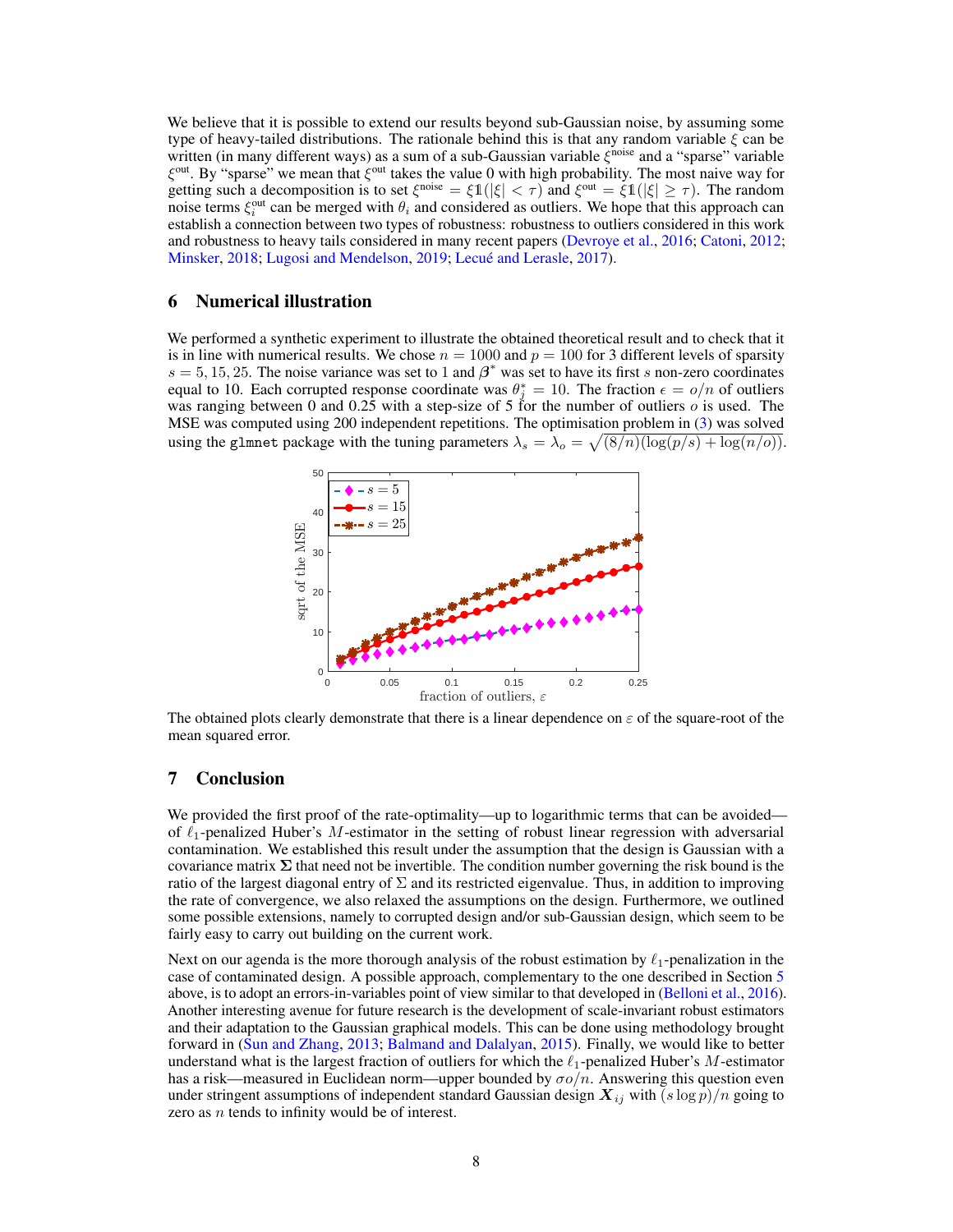#### 8 Acknowledgements

We would like to thank the reviewers for the careful reading of the paper and for helpful and thoughtful remarks. This work was supported by the grants Investissements d'Avenir ANR-11IDEX-0003/Labex Ecodec/ANR11-LABX-0047 and ANR-11-LABX-0056-LMH, Labex LMH.

#### References

- <span id="page-8-11"></span>Adcock, B., Bao, A., Jakeman, J., and Narayan, A. (2018). Compressed sensing with sparse corruptions: Fault-tolerant sparse collocation approximations. *SIAM/ASA Journal on Uncertainty Quantification*, 6(4):1424–1453.
- <span id="page-8-8"></span>Balakrishnan, S., Du, S. S., Li, J., and Singh, A. (2017). Computationally efficient robust sparse estimation in high dimensions. *Proceedings of the 2017 Conference on Learning Theory, PMLR*, 65:169–212.
- <span id="page-8-12"></span>Balmand, S. and Dalalyan, A. S. (2015). Convex programming approach to robust estimation of a multivariate gaussian model. arXiv. 1512.04734.
- Bellec, P. C. (2017). Localized Gaussian width of \$M\$-convex hulls with applications to Lasso and convex aggregation. *arXiv e-prints*, page arXiv:1705.10696.
- <span id="page-8-5"></span>Bellec, P. C., Lecué, G., and Tsybakov, A. B. (2018). Slope meets lasso: Improved oracle bounds and optimality. *Ann. Statist.*, 46(6B):3603–3642.
- <span id="page-8-14"></span>Belloni, A., Rosenbaum, M., and Tsybakov, A. B. (2016). An  $\{\ell_1, \ell_2, \ell_\infty\}$ -regularization approach to high-dimensional errors-in-variables models. *Electron. J. Statist.*, 10(2):1729–1750.
- <span id="page-8-10"></span>Bhatia, K., Jain, P., Kamalaruban, P., and Kar, P. (2017). Consistent robust regression. In *Advances in Neural Information Processing Systems 30: Annual Conference on Neural Information Processing Systems 2017, 4-9 December 2017, Long Beach, CA, USA*, pages 2107–2116.
- <span id="page-8-9"></span>Bhatia, K., Jain, P., and Kar, P. (2015). Robust regression via hard thresholding. In *Advances in Neural Information Processing Systems 28: Annual Conference on Neural Information Processing Systems 2015, 7-12 December 2015, Montreal, Quebec, Canada*, pages 721–729.
- <span id="page-8-3"></span>Bickel, P. J., Ritov, Y., and Tsybakov, A. B. (2009). Simultaneous analysis of Lasso and Dantzig selector. *Ann. Statist.*, 37(4):1705–1732.
- Boucheron, S., Lugosi, G., and Massart, P. (2013). *Concentration inequalities: a nonasymptotic theory of independence*. Oxford University Press.
- <span id="page-8-4"></span>Candès, E. and Randall, P. A. (2008). Highly robust error correction by convex programming. *IEEE Trans. Inform. Theory*, 54(7):2829–2840.
- <span id="page-8-6"></span>Candès, E. and Tao, T. (2007). The Dantzig selector: statistical estimation when p is much larger than n. *Ann. Statist.*, 35(6):2313–2351.
- <span id="page-8-13"></span>Catoni, O. (2012). Challenging the empirical mean and empirical variance: a deviation study. *Ann. Inst. Henri Poincaré Probab. Stat.*, 48(4):1148–1185.
- <span id="page-8-2"></span>Chen, M., Gao, C., and Ren, Z. (2016). A general decision theory for Huber's  $\epsilon$ -contamination model. *Electron. J. Statist.*, 10(2):3752–3774.
- <span id="page-8-1"></span>Chen, M., Gao, C., and Ren, Z. (2018). Robust covariance and scatter matrix estimation under Huber's contamination model. *Ann. Statist.*, 46(5):1932–1960.
- <span id="page-8-0"></span>Chen, Y., Caramanis, C., and Mannor, S. (2013). Robust sparse regression under adversarial corruption. In *Proceedings of the 30th International Conference on Machine Learning*, volume 28 of *Proceedings of Machine Learning Research*, pages 774–782. PMLR.
- <span id="page-8-7"></span>Cheng, Y., Diakonikolas, I., and Ge, R. (2019). High-dimensional robust mean estimation in nearlylinear time. In *Proceedings of the Thirtieth Annual ACM-SIAM Symposium on Discrete Algorithms, SODA 2019, San Diego, California, USA, January 6-9, 2019*, pages 2755–2771.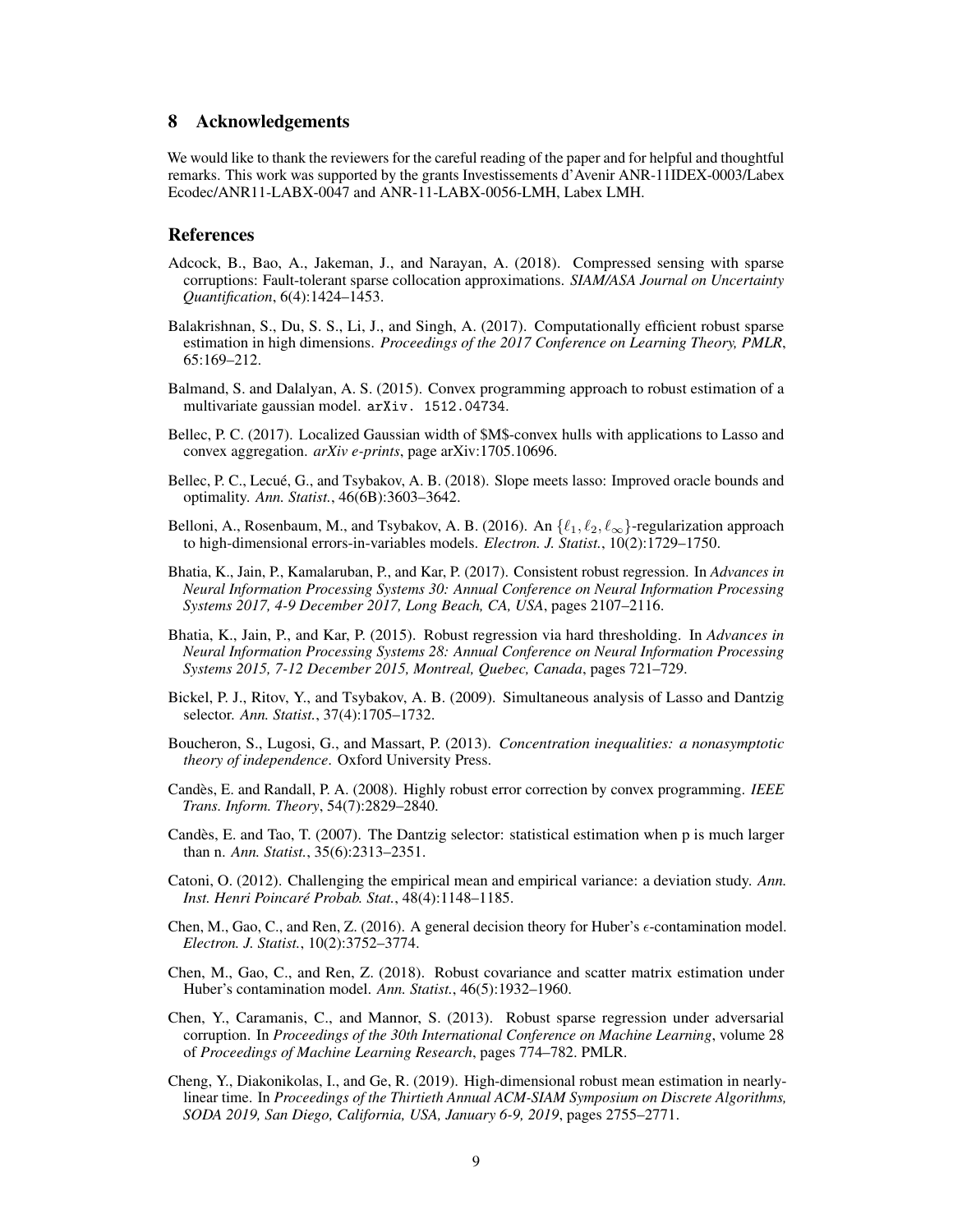- <span id="page-9-11"></span>Collier, O. and Dalalyan, A. S. (2017). Minimax estimation of a p-dimensional linear functional in sparse Gaussian models and robust estimation of the mean. *arXiv e-prints*, page arXiv:1712.05495.
- <span id="page-9-3"></span>Dalalyan, A. S. and Chen, Y. (2012). Fused sparsity and robust estimation for linear models with unknown variance. In *Advances in Neural Information Processing Systems 25: NIPS*, pages 1268–1276.
- <span id="page-9-18"></span>Devroye, L., Lerasle, M., Lugosi, G., and Oliveira, R. I. (2016). Sub-Gaussian mean estimators. *Ann. Statist.*, 44(6):2695–2725.
- <span id="page-9-10"></span>Diakonikolas, I., Kamath, G., Kane, D. M., Li, J., Moitra, A., and Stewart, A. (2016). Robust estimators in high dimensions without the computational intractability. In *Foundations of Computer Science (FOCS), 2016 IEEE 57th Annual Symposium on*, pages 655–664. IEEE.
- <span id="page-9-12"></span>Diakonikolas, I., Kamath, G., Kane, D. M., Li, J., Moitra, A., and Stewart, A. (2018). Robustly learning a gaussian: Getting optimal error, efficiently. In *Proceedings of the Twenty-Ninth Annual ACM-SIAM Symposium on Discrete Algorithms, SODA 2018, New Orleans, LA, USA, January 7-10, 2018*, pages 2683–2702.
- <span id="page-9-14"></span>Diakonikolas, I., Kong, W., and Stewart, A. (2019). Efficient algorithms and lower bounds for robust linear regression. In *Proceedings of the Thirtieth Annual ACM-SIAM Symposium on Discrete Algorithms, SODA 2019, San Diego, California, USA, January 6-9, 2019*, pages 2745–2754.
- <span id="page-9-4"></span>Donoho, D. and Montanari, A. (2016). High dimensional robust m-estimation: asymptotic variance via approximate message passing. *Probability Theory and Related Fields*, 166(3):935–969.
- <span id="page-9-7"></span>Donoho, D. L. and Gasko, M. (1992). Breakdown properties of location estimates based on halfspace depth and projected outlyingness. *Ann. Statist.*, 20(4):1803–1827.
- <span id="page-9-15"></span>Foygel, R. and Mackey, L. (2014). Corrupted sensing: novel guarantees for separating structured signals. *IEEE Trans. Inform. Theory*, 60(2):1223–1247.
- <span id="page-9-1"></span>Gao, C. (2017). Robust Regression via Mutivariate Regression Depth. *arXiv e-prints*, page arXiv:1702.04656.
- <span id="page-9-8"></span>Hampel, F., Ronchetti, E., Rousseeuw, P., and Stahel, W. (2005). *Robust statistics: the approach based on influence functions*. Wiley series in probability and mathematical statistics. Probability and mathematical statistics. Wiley.
- <span id="page-9-6"></span>Huber, P. J. (1964). Robust estimation of a location parameter. *Ann. Math. Statist.*, 35(1):73–101.
- <span id="page-9-9"></span>Huber, P. J. and Ronchetti, E. M. (2009). *Robust statistics*. Wiley Series in Probability and Statistics. John Wiley & Sons, Inc., Hoboken, NJ, second edition.
- <span id="page-9-5"></span>Juditsky, A. and Nemirovski, A. (2011). Accuracy guarantees for  $\ell_1$ -recovery. *IEEE Transactions on Information Theory*, 57(12):7818–7839.
- <span id="page-9-13"></span>Karmalkar, S. and Price, E. (2018). Compressed sensing with adversarial sparse noise via l1 regression. arXiv. 1809.08055.
- <span id="page-9-16"></span>Katiyar, A., Hoffmann, J., and Caramanis, C. (2019). Robust estimation of tree structured Gaussian Graphical Model. *arXiv e-prints*, page arXiv:1901.08770.
- <span id="page-9-17"></span>Koltchinskii, V. (2011). *Oracle Inequalities in Empirical Risk Minimization and Sparse Recovery Problems: École d'Été de Probabilités de Saint-Flour XXXVIII-2008*. Lecture Notes in Mathematics. Springer Berlin Heidelberg.
- <span id="page-9-0"></span>Lai, K. A., Rao, A. B., and Vempala, S. (2016). Agnostic estimation of mean and covariance. In *Foundations of Computer Science (FOCS), 2016 IEEE 57th Annual Symposium on*, pages 665–674. IEEE.
- <span id="page-9-2"></span>Laska, J. N., Davenport, M. A., and Baraniuk, R. G. (2009). Exact signal recovery from sparsely corrupted measurements through the pursuit of justice. In *Asilomar Conference on Signals, Systems and Computers*, pages 1556–1560.